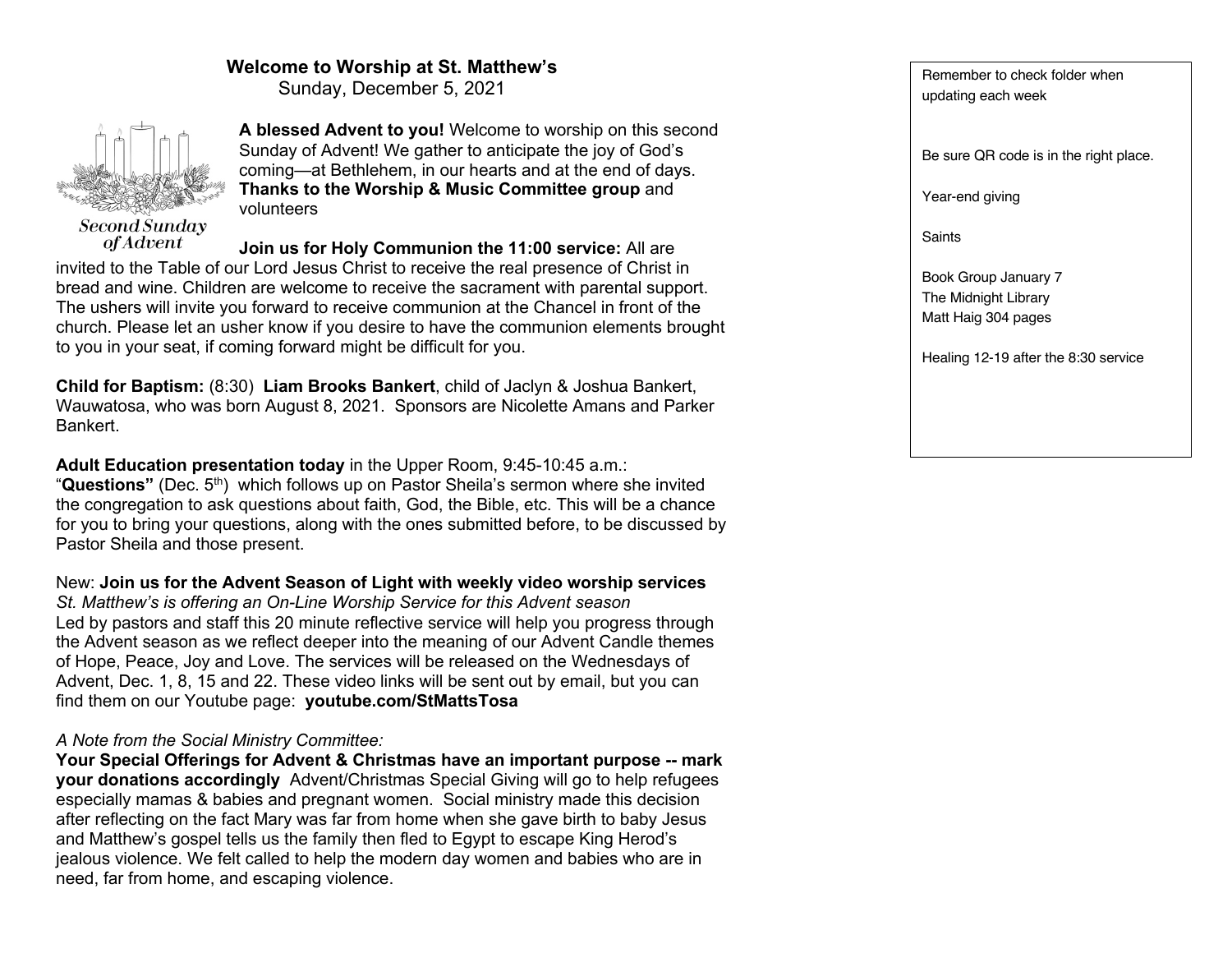# *Announcement Insert for 12-5-21*

**Giving Tree items due Wednesday, December 8:** Gifts will be shared with Cross, Reformation, ERAS and Allies for Teens in Foster Care. Take a tag and bring the unwrapped gift to church with the tag attached by **December 8<sup>th</sup>**. Attaching the tag helps us to track where the gifts needs to go. Gift cards should be brought to the church office. Here's an online link to the Giving Tree. Shop online, have the gift delivered to church, and you're all done! Thank you for your generosity! Online Giving Tree: **https://signup.com/go/oJXLFaD Please note the deadline of Wednesday, December 8th.**



## **It's Advent!** *Ideas for Celebrating this Season of Waiting with Children*

Advent is more than a countdown to Christmas – it's a season of hopeful and joyful waiting! For ideas and activities to celebrate this contemplative and expectant time with kids (of any age) and families, click on this link: **https://tinyurl.com/FamAdvent**

For a beautiful retelling of the Christmas story, here's a link to a video made last year with the preschool teachers reading a book called *Song of the Stars:*  https://drive.google.com/file/d/1\_HTknu5RQa5GHB-E20kvaRES4xhOFGzq/view?usp=sharing Wishing you an Advent filled with hope, peace, joy, and love!



**The Lutheran A Cappella Choir of Milwaukee presents "The Work of Christmas,"** a concert on keeping the spirit of Christmas alive; with two performances. The first is on Friday, December 10 at 7:30pm at **St. Luke's Lutheran Church, Greendale**, and the second on Sunday, December 12 at 3:00pm **at Mount Carmel Lutheran Church**, 8424 W. Center St., Milwaukee. Selections include works by John Rutter, Dan Forrest and Gustav Holst's 'Christmas Day.' Come hear this talented choir with a new director, Thomas Ajack. Tickets are available at the door, \$15 general admission and \$12 seniors and students. Masks required for attendance.

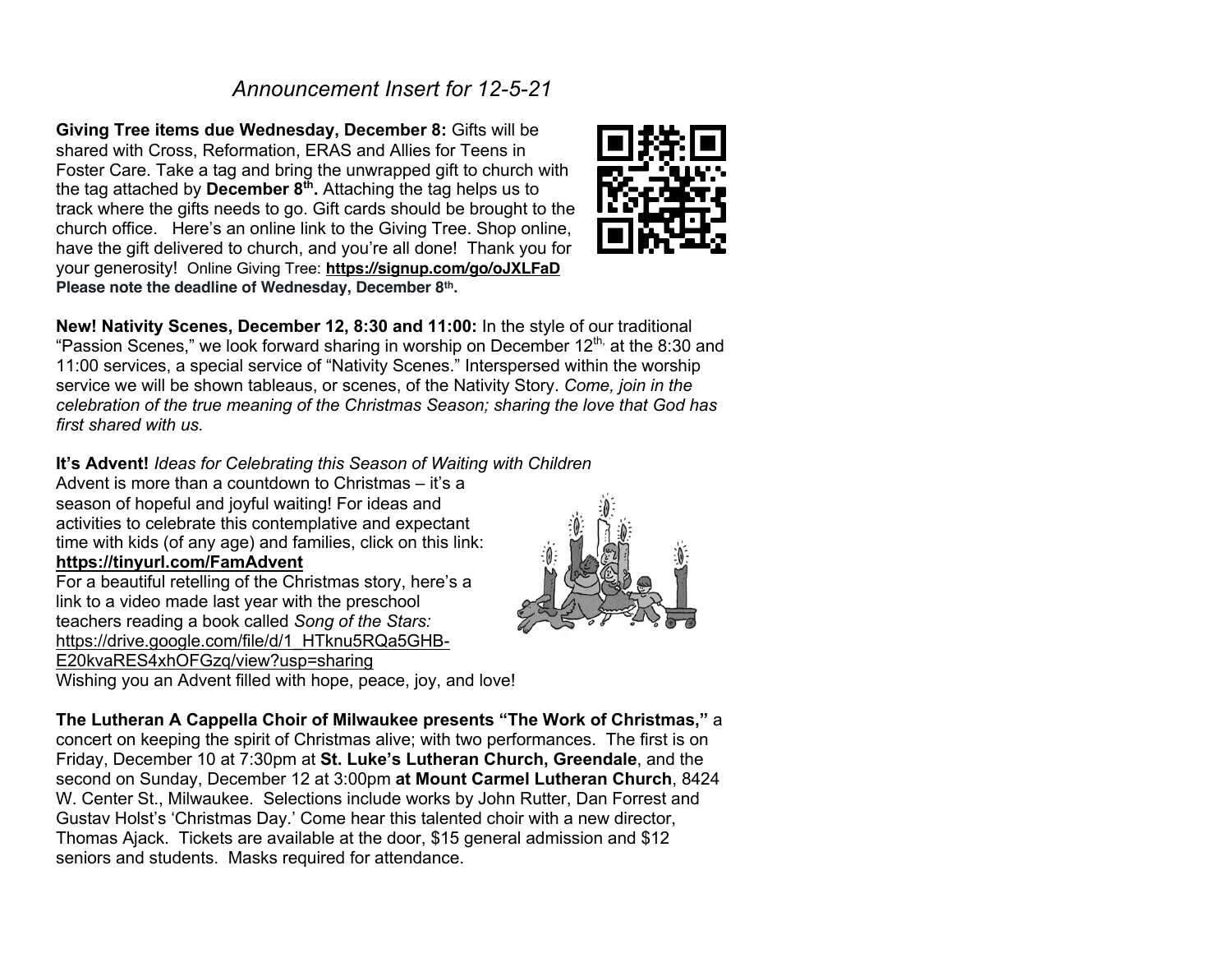**Saints Older Adults Holiday Gathering** will be held on Wednesday, December 15 beginning at 11:30 a.m. Members of the Barcel Suzuki String Academy will perform, sharing some festive music. Lasagna from Bunzel's will be served for lunch. Please sign up in advance in the church office or in the Upper commons. Having a count for lunch is desirable. Come join the fun! Questions can be directed to Julia Murphy.



**It's City Tins Time!** Once again, and in time for the holidays, St. Matthew's youth are selling City Tins to support the Youth Mission Trip. You can order these tins filled with coupons for \$10 off a dine-in order and \$5 off a takeout order at local restaurants. There are five tins to choose from: Milwaukee, DiversiTin-MKE, Cedarburg, Fox Cities, Lake Country, Madison, and Twin Cities. Each tin is \$30, and a portion of each sale goes to the mission trip. For more details on how the tins work, including a list of

restaurants, go to this link: https://tinyurl.com/zn2ytru4You can order a tin at the display in the Commons or by contacting Gretchen Haugse at ghaugse@me.com. Tins will be delivered before Christmas.

**Offering Envelopes for 2022** are now available in the Library Commons. If you use the Simply giving electronic contribution method, you will not be assigned envelopes. If you don't see a box of envelopes and you'd like one, there is a place on the envelope table to sign up to receive a box. Questions can be directed to Al Van Lith in the church office.

**Progress toward a New Lead Pastor:** The Synod Staff is working with our call committee to provide names of potential candidates. While we are hopeful that we can call a new pastor soon, this will take some time, in order to find the right candidate, and to schedule the interviews and conversations. Please keep the Call Committee in your prayers as their work moves into a confidential period for interviews. *Members of the Call Committee: Nancy Bowen, Andrew Cherney, Diane DuBois, Brian Due, Natalie Ford Sajdak, Michael Wolaver.*

## **Job opening at St. Matthew's:**

**Church Administrator:** *(newly created position)* Full-time, salary commensurate with experience. Responsible for facilities management, human resources, financial, stewardship and overall operations of the church and its staff. Administrator must pay strong attention to details and manage simultaneous projects. Minimum requirements: Bachelor's degree in business or related field, or equivalent experience is preferred, and five or more years in program management and or leadership experience, preferably in non-profit or church environments. Resumés should be submitted to Pastor Karen Natterstad at prkaren@gmail.com by January 1, 2022. Questions or requests for the position description may be directed to Pastor Karen at 414.774.0441.